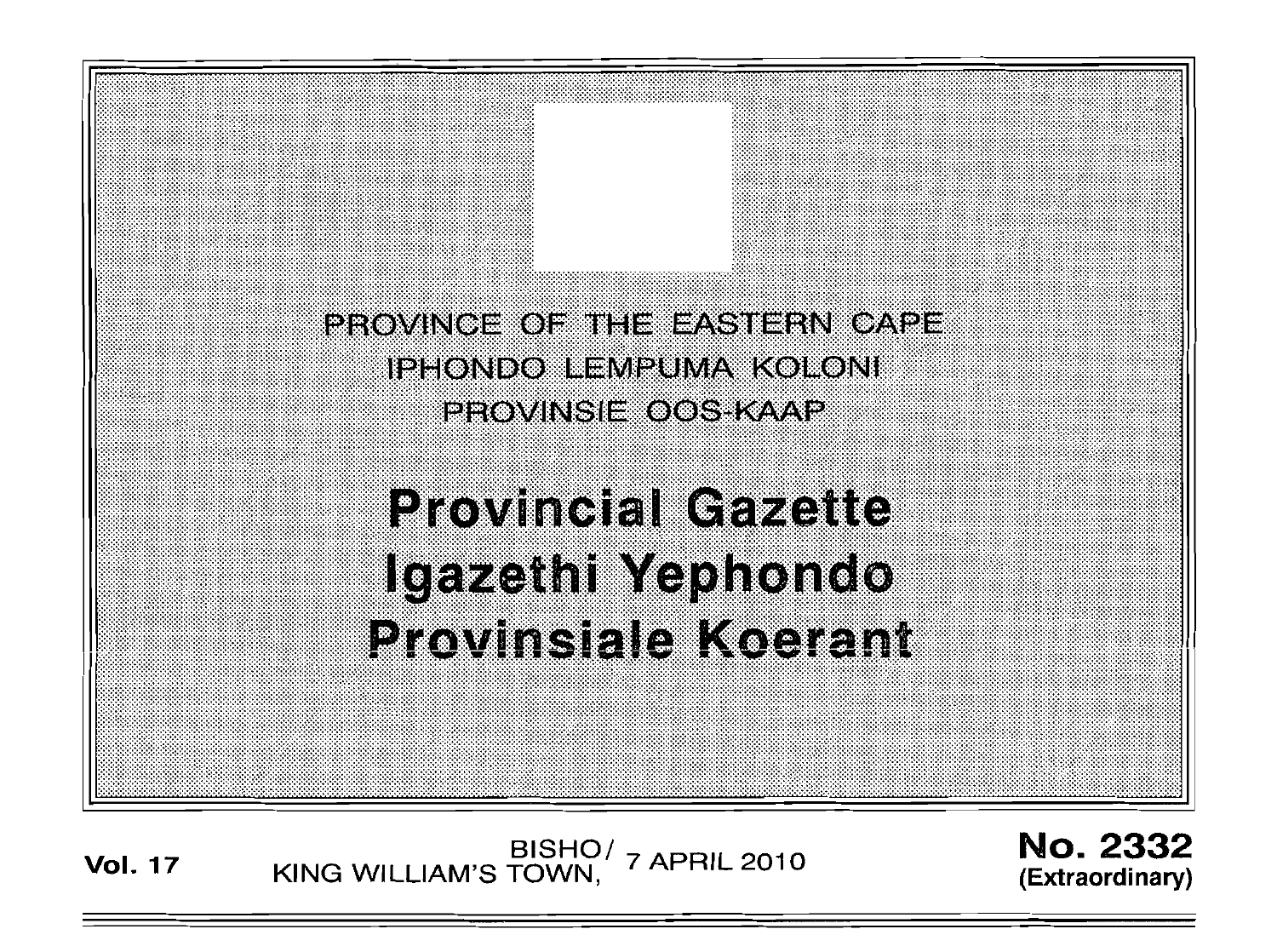#### **IMPORTANT NOTICE**

**The Government Printing Works will not be held responsible for faxed documents not received due to errors on the fax machine or faxes received which are unclear or incomplete. Please be advised that an** "OK" **slip, received from a fax machine, will not be accepted as proof that documents were received by the GPW for printing. If documents are faxed to the GPW it will be the sender's responsibility to phone and confirm that the documents were received in good order.**

**Furthermore the Government Printing Works will also not be held responsible for cancellations and amendments which have not been done on original documents received from clients.**

## **CONTENTS**

| No. |                                                                                                                                  | Page<br>No. | Gazette<br>No. |
|-----|----------------------------------------------------------------------------------------------------------------------------------|-------------|----------------|
|     | <b>GENERAL NOTICE</b>                                                                                                            |             |                |
| 131 | Local Government: Municipal Property Rates Act (6/2004): Inspection of supplementary valuation roll and lodging of<br>objections |             | 2332           |